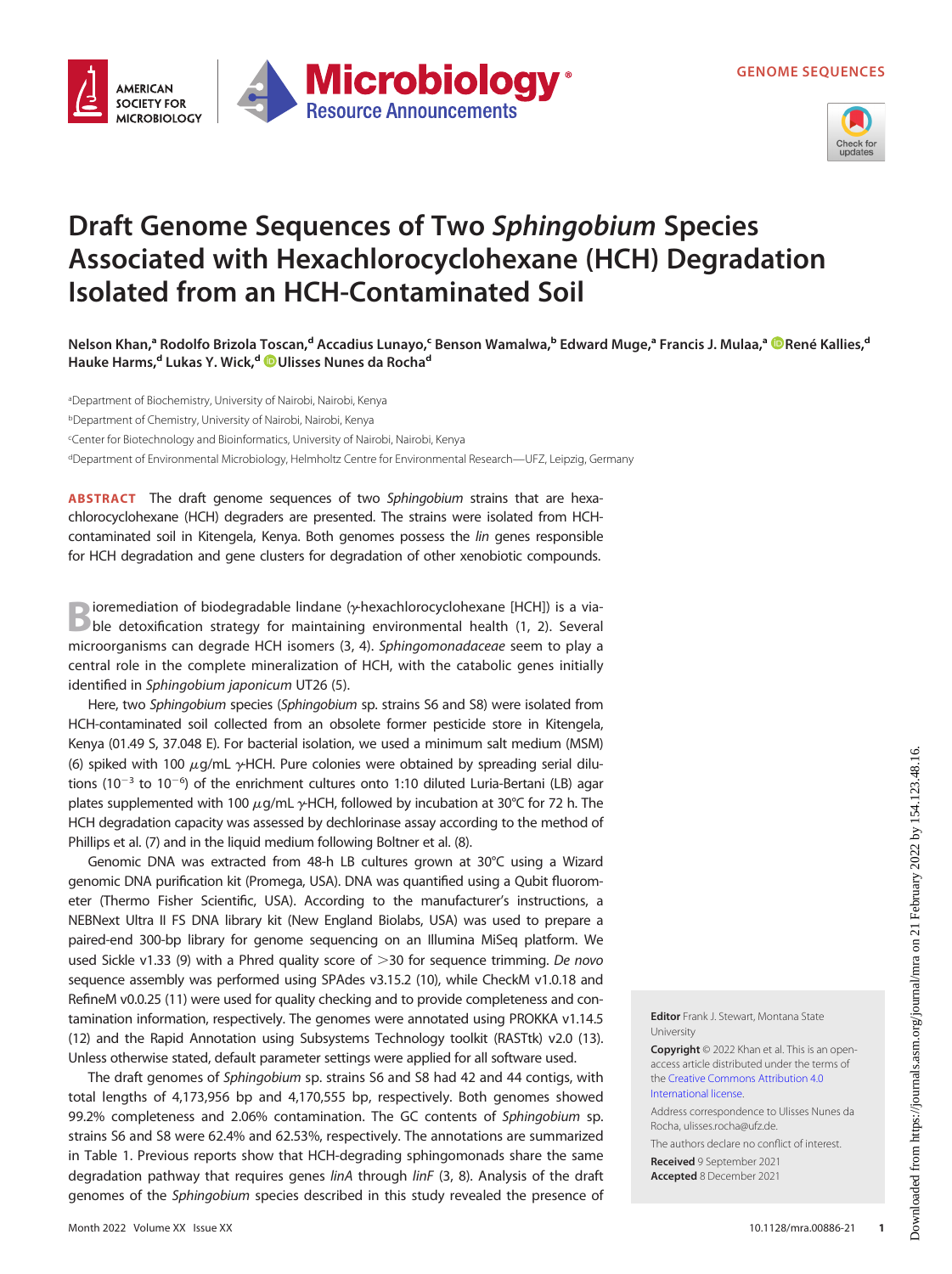<span id="page-1-0"></span>

|           |                                                    |                           |         | par                    |                      |         |                      |                                               |                                  |                                                                |
|-----------|----------------------------------------------------|---------------------------|---------|------------------------|----------------------|---------|----------------------|-----------------------------------------------|----------------------------------|----------------------------------------------------------------|
|           |                                                    | No. of                    |         |                        | coverage Genome size |         | No. of No. of No. of | No. of coding                                 |                                  | Closest phylogenetic                                           |
| Strain    | GenBank accession no. contigs N <sub>50</sub> (bp) |                           |         | $\widehat{\mathsf{x}}$ | (bp)                 |         |                      | %GC rRNAs tRNAs tmRNAs <sup>a</sup> sequences | Transposon families              | neighbors (%ANI) <sup>6</sup>                                  |
|           | Sphingobium sp. CAJHOG000000000                    | $\overline{\overline{4}}$ | 538,820 | 48.72                  | 4,173,956            | 62.40 3 | 49                   | 4,015                                         |                                  | IS21 ( $n = 2$ ), ISNCY ( $n = 1$ ), Sphingobium sp. strain S8 |
| strain S6 |                                                    |                           |         |                        |                      |         |                      |                                               | $ S3 (n = 2),  S5 (n = 1),$      | (99.96), Sphingobium                                           |
|           |                                                    |                           |         |                        |                      |         |                      |                                               | $15630 (n = 1), 15256$           | indicum B90A (85.93) (16),                                     |
|           |                                                    |                           |         |                        |                      |         |                      |                                               | $(n = 1)$ , $ S481 (n = 1)$      | Sphingobium japonicum                                          |
|           |                                                    |                           |         |                        |                      |         |                      |                                               |                                  | UT26S (85.51) (17),                                            |
|           |                                                    |                           |         |                        |                      |         |                      |                                               |                                  | Sphingobium quisquiliarum                                      |
|           |                                                    |                           |         |                        |                      |         |                      |                                               |                                  | P25 (83.88) (18),                                              |
|           |                                                    |                           |         |                        |                      |         |                      |                                               |                                  | Sphingobium                                                    |
|           |                                                    |                           |         |                        |                      |         |                      |                                               |                                  | chlorophenolicum L-1                                           |
|           |                                                    |                           |         |                        |                      |         |                      |                                               |                                  | (83.65) (19)                                                   |
|           | Sphingobium sp. CAJHOH000000000                    | 48                        | 454,689 | 36.73                  | 4,170,555            | 62.53   | 47                   | 4,039                                         | $1527 (n = 2)$ , $155 (n = 1)$ , | Sphingobium sp. strain S6                                      |
| strain S8 |                                                    |                           |         |                        |                      |         |                      |                                               | $ S630 (n = 1),  S256$           | (99.96), Sphingobium                                           |
|           |                                                    |                           |         |                        |                      |         |                      |                                               | $(n = 1)$ , $ S487(n = 1)$       | indicum B90A (85.76) (16).                                     |
|           |                                                    |                           |         |                        |                      |         |                      |                                               |                                  | Sphingobium japonicum                                          |
|           |                                                    |                           |         |                        |                      |         |                      |                                               |                                  | UT26S (85.41) (17),                                            |
|           |                                                    |                           |         |                        |                      |         |                      |                                               |                                  | Sphingobium quisquiliarum                                      |
|           |                                                    |                           |         |                        |                      |         |                      |                                               |                                  | P25 (83.85) (18),                                              |
|           |                                                    |                           |         |                        |                      |         |                      |                                               |                                  | Sphingobium                                                    |
|           |                                                    |                           |         |                        |                      |         |                      |                                               |                                  | chlorophenolicum L-1                                           |
|           |                                                    |                           |         |                        |                      |         |                      |                                               |                                  | (83.57) (19)                                                   |

 tmRNAs, transfer-messenger RNAs. Phylogenetically related neighbors were computed based on average nucleotide identity (ANI) [\[20\]](#page-2-17) analysis.

ab

TABLE 1 Summary of the draft whole-genome sequences of HCH-degrading Sphingobium strains isolated from an HCH-contaminated site in Kitengela, Kenya

TABLE 1 Summary of the draft whole-genome sequences of HCH-degrading Sphingobium strains isolated from an HCH-contaminated site in Kitengela, Kenya